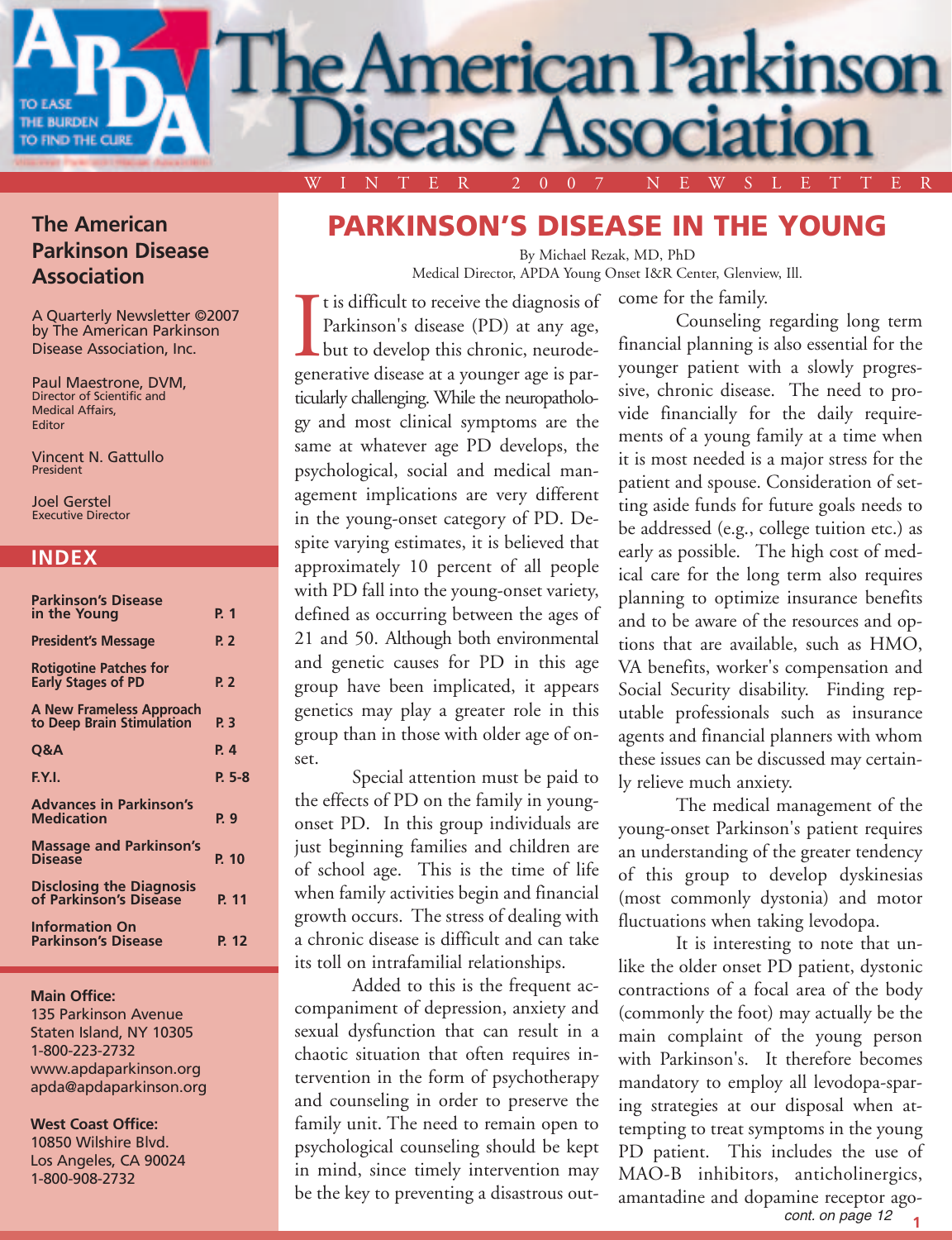*APDA president Gattullo, second from left with Dr. Roger Duvoisin, MD, Paul Maestrone, DVM, APDA director of scientif- ic and medical affairs; and G. Frederick Wooten, MD, at Robert Wood Haling and C. Frederick Wooten, MD, at Rebert*<br>is and medical affairs; and G. Frederick Wooten, MD, at Rebert

#### **Rotigotine Patches for Treatment of Early-Stage Parkinson's Disease.**

A multi-center, randomized, double-blind study was designed to evaluate the safety and efficacy of the dopamine agonist rotigotine, supplied via a once daily skin patch versus placebo in patients with early-stage PD. The lead investigator of the study, Ray L. Watts, MD, concluded that rotigotine, administrated a dose of 6mg per day, was effective in the treatment of early-stage PD. In addition, rotigotine appeared to be welltolerated by patients.

#### **APDA Is America's Largest Grass Roots PD Organization**

APDA is the country's largest grass roots organization serving the Parkinson's community. It is a  $501(c)(3)$  not-for-profit organization and receives no governmental or public funding. Each year APDA contributes more than \$3 million for research and more than \$3 million for direct patient and caregiver support through the generous support of individual and corporate donations. You can be a partner in easing the burden and finding a cure with a tax-deductible gift to the American Parkinson Disease Association, Inc. Call 1-800- 223-2732 for details.

#### Dear Reader:

APDA is 46 years old this year and has been a funding partner in every scientific breakthrough since its 1961 inception. A proud achievement, though I like to think that each year is our last year in meeting half our mission to "…Find the Cure."

Recently the Robert Wood Johnson Medical School created the Roger C. Duvoisin, MD

Visiting Professorship in Movement Disorders. Dr. Duvoisin, a pioneer in establishing genetic factors in PD, served as our Scientific Advisory Board (SAB) chairman for many years. He was succeeded by Dr. G.

Frederick Wooten of the University of Virginia, who was named the first Duvoisin Visiting Professor.

And, when I read about new findings in one of our centers for advanced research, hope of curing this disease is sparked anew. In recent days there have been important findings reported from the University of Virginia, the University of Alabama and Emory University. Just yesterday, I read of a new discovery about genetic mutation at the Mayo Clinic/Jacksonville, where a member of our SAB is a leading researcher. It is good to know that our efforts and contributions are supporting the work of America's finest scientists.

Past successes and future promises in research are satisfying, but it is our mission's first half, to "Ease the

Burden…" that I would like everyone to think about.

There is an accepted premise in fund-raising circles that it is easier to raise funds for research than for patient support. Patient and caregiver support, however, is as vital an objective as research for APDA. Adding our 60th Information & Referral Center at

> the Dartmouth-Hitchcock Medical Center in New Hampshire recently was a proud achievement because each center brings support and strength to hundreds of people in that area.

Our network of centers across the United States is also the core to establishing and maintaining almost a thousand support groups, which serve

as educational and social resources for patients and their caregivers. These services--plus programs, retreats, referral services and a library of free educational materials -- are all part of APDA's unique dual mission.

So, while scientific breakthroughs get the headlines, let us remember that those with PD and their caregivers begin each day challenged beyond any of our imaginations, and be equally proud that your contributions are easing their burdens until a cure is found.



Vincent N. Gattullo President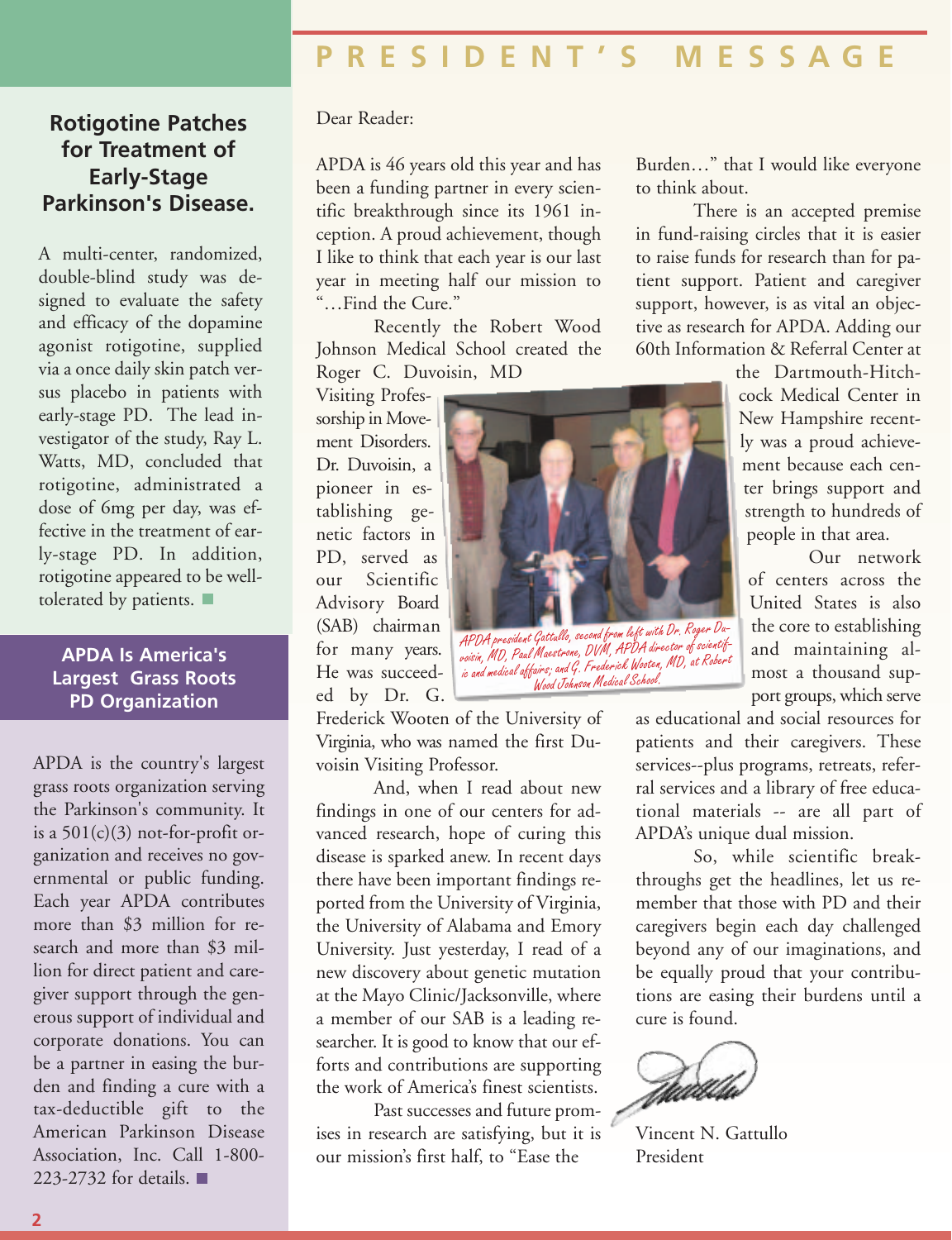# **A NEW FRAMELESS APPROACH TO DEEP BRAIN STIMULATION**

By Kathryn L. Holloway, MD, Associate Professor, McGuire Veteran's Affairs - Medical Center, Richmond, Va. Miriam L. Hirsch, MS, RN, Neurosurgical Nurse Coordinator, Virginia Commonwealth University Medical Center, Richmond, Va.

 $\prod_{\text{max}}$ n approximately 75 percent of people with Parkinson's disease, (PD) the medications used to control symptoms become less effective with time. Some patients may experience too little or too much movement. Others may not respond at all to the medications and/or may develop neuropsychiatric complications. When the regimen of available medications and the various rehabilitation strategies become less effective in managing symptoms, surgical intervention can be considered.

The deep brain stimulation (DBS) is a relatively new surgical intervention used to treat movement disorders such as essential tremor, Parkinson's disease and dystonia. It was approved by the Food and Drug Administration to treat essential tremor and tremor in PD in July, 1997 and to treat advanced motor symptoms in PD in January, 2002.

The subthalamic nucleus and the globus pallidus (GPi) are two locations in the brain that are targeted in the DBS procedure for the treatment of Parkinson's disease. DBS administers a well-controlled electrical current into the targeted area(s). This electrical current functions as an "off switch" by disrupting brain signals responsible for the abnormal physical movement. This disruption helps restore more normal activity in the brain thus enabling more controlled movement. DBS does not involve destruction of brain tissue, and its effects are adjustable and reversible.

It is preferred to thalamotomy or pallidotomy, two surgical techniques that involve the actual destruction of the brain cells that are "misfiring".

The effectiveness of the DBS procedure depends on accurate placement of the brain lead(s). Electrical impulses generated from an implanted package pass through the lead to the targeted area. The targeted areas or nuclei are quite small, approximately the size of a grape, however, the optimal area is approximately the size of a grain of rice! Special imaging techniques and the placement of a metal, stereotactic head frame on the patient's skull guide the positioning of the leads. Certain areas of the brain generate a characteristic sound. Microelectrode recording (MER) is conducted during surgery and involves "listening" to the brain cells to identify these specific areas. The patient is awake during the surgery and becomes an important member of the team in determining whether beneficial effects occur when the stimulation is applied during surgery.

DBS surgery is time-consuming, usually lasting three to six hours per side of the brain. The most common complaints from patients include back and neck pain and fatigue. These complaints occasionally can become so disabling that the patient has a difficult time participating in the surgery and/or requests to have the surgery stopped. The traditional approach to DBS surgery involves attaching a large, metal halo device to the patient's skull and securing it to the surgical table. The frame's effectiveness has been proven during several decades of use, however, the negative aspects of the frame are that it creates complete immobilization of the patient's head and neck and it obscures the patient's line of vision.

In an effort to simplify the DBS procedure and to enable greater patient comfort and participation during surgery, neurosurgeons at Virginia Commonwealth University and Cleveland Clinic worked with Image Guided Neurologics Inc. to develop a frameless stereotactic technique. The heavy frame has been replaced with the NexFrame, a disposable guidance device. This new device does not require that the head and neck be kept in a fixed position and the patient can move or adjust his/her position if needed. Most importantly, the accuracy of the frameless and framed techniques has been found to be equal. (J.Neurosurg/ Volume 103/September, 2005).

#### **Seven Centers for Advanced Research**

APDA provides approximately \$1 million annually to its eight centers for advanced research at Emory University School of Medicine, Atlanta, Ga.; UMDNJ-Robert Wood Johnson Medical School, New Brunswick, N.J.; Boston University School of Medicine, Boston, Mass.; University of Virginia Medical Center, Charlottesville, Va.; UCLA School of Medicine, Los Angeles, Cal.; Washington University Medical Center, St. Louis, Mo.; the University of Pittsburgh and the University of Alabama at Birmingham, Ala. In addition, more than \$ 2 million is awarded to individual scientists in the form of fellowships and research grants.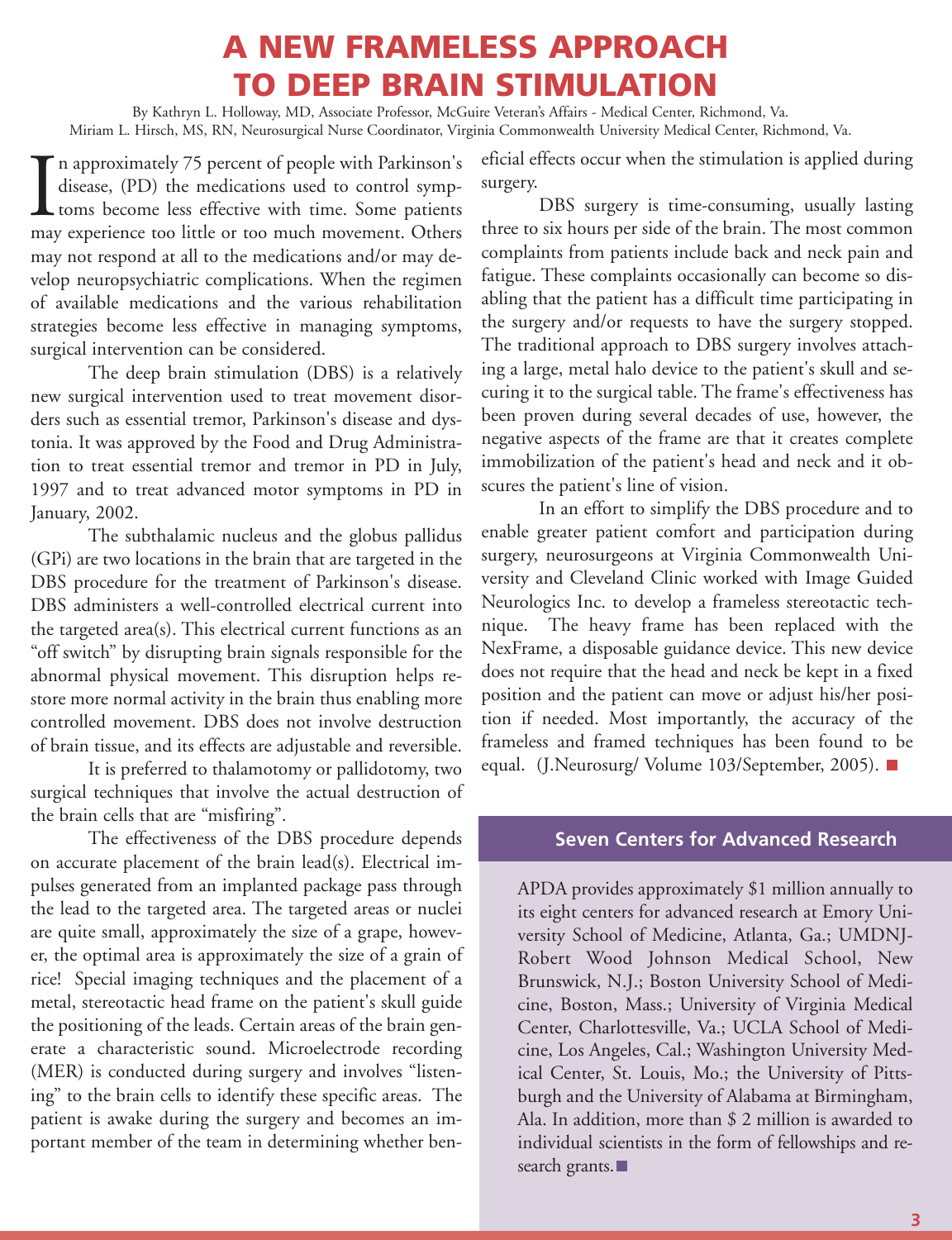

*Assoc. Prof. Neurology New York University, New York, NY, University of Nevada, Las Vegas, NV, N.Y. Institute of Technology, Old Westbury, NY.*

I was diagnosed with PD five years ago. I am having problems with my eye staying open and just recently with freezing. My PD doctor gave me a pill for my eyes but I do not feel they are helping. The pill is Pyridostigmine BR 60 mg. and I take one four times a day. I have been on this medication for about two months. Can you tell me what the doctor can do for my freezing and is this a progression of the disease? I will appreciate any answers you can give me. Q:

In terms of your blinking, you may be having blepharospasm A: In terms of your blinking, you<br>may be having blepharospasm<br>-- a condition in which your eyelid muscles spasm causing your eyes to clamp shut. This can be treated with Botox. Freezing can occur when your medications are not working ("off") or when your medications are working too much as demonstrated by the accompanying presence of mild dyskinesia ("on"). You must find a medication schedule that allows the minimization of "on/off" fluctuations. If nothing else works then bilateral subthalamic deep brain stimulation may help.

I am a 34 year old woman who has not officially been diagnosed with Parkinson's; however, I currently have a constant tremor, difficulty speaking and walking. To date the only non-daily medication that has been consistently effective is an injection of estrogen, two types of testosterone and B-12 on a biweekly basis. This relieves my symptoms of tremor for approximately two Q:

weeks. Has hormone therapy ever been studied for treatment of Parkinson's patients? Any information would be helpful in helping me understand my symptoms.

There are no studies to suggest that hormone therapy helps to treat Parkinson's disease. A:

I am staying with a lady who has Parkinson's disease, and I would like to find out what to feed her and not to feed her. Is there food that interacts with her medication? She is currently taking carbidopa/levodopa and lorazepam. Could you please send me some helpful information? Q:

Proteins interfere with the absorption of levodopa. Carbo-**A:** Proteins interfere with the absorption of levodopa. Carbo-<br>hydrates help levodopa to be absorbed into the body. Levodopa is absorbed from the small intestine. Therefore, take levodopa one hour before a low protein, high carbohydrate breakfast and lunch and one hour before a moderate protein and carbohydrate dinner. Lunch, in particular, is the meal that makes or breaks how the patient performs in the afternoon. If the patient takes levodopa with or right after a high-protein lunch, the medication will not work and the patient will be slow the rest of the day.

I have PD, and I have constipation as well. I would like to know what can be taken to get rid of this problem. Second question is about my speaking so people can hear me. Do you have something that will take care of both problems? Q:

Eat lots of fruits, vegetables, salads and cereals and drink as much water as you can. Take Colace® and Senokot® every day regardless of whether you have a bowl movement. If there is no bowel movement on the second day, take an oral laxative and use a glycerin suppository. If there is still no bowel movement by the third day, you must try an enema. If this is not successful, you must scoop out the stool from the rectum using a plastic glove and vaseline and then retry the enema. These suggestions should be approved by your personal physician before being implemented. A:

What is the value of saving umbilical cord blood for future treatment of PD? Is there research being done? Q:

The cells derived from umbilical cord blood do have the ge-The cells derived from umbili-<br>cal cord blood do have the ge-<br>netic ability to produce dopamine and may be a source of tissue for transplantation in the future.

My mother was diagnosed with multiple sclerosis many My mother was diagnosed<br>with multiple sclerosis many<br>years ago and has been battling it ever since. She has since seen a new neurologist and was diagnosed with the beginning stages of Parkinson's. Is that possible? Can you have both? She is also taking meds for Alzheimers, as well.

The disorders are in no way related. However, I have seen patients with Multiple Sclerosis and Parkinson's disease. A: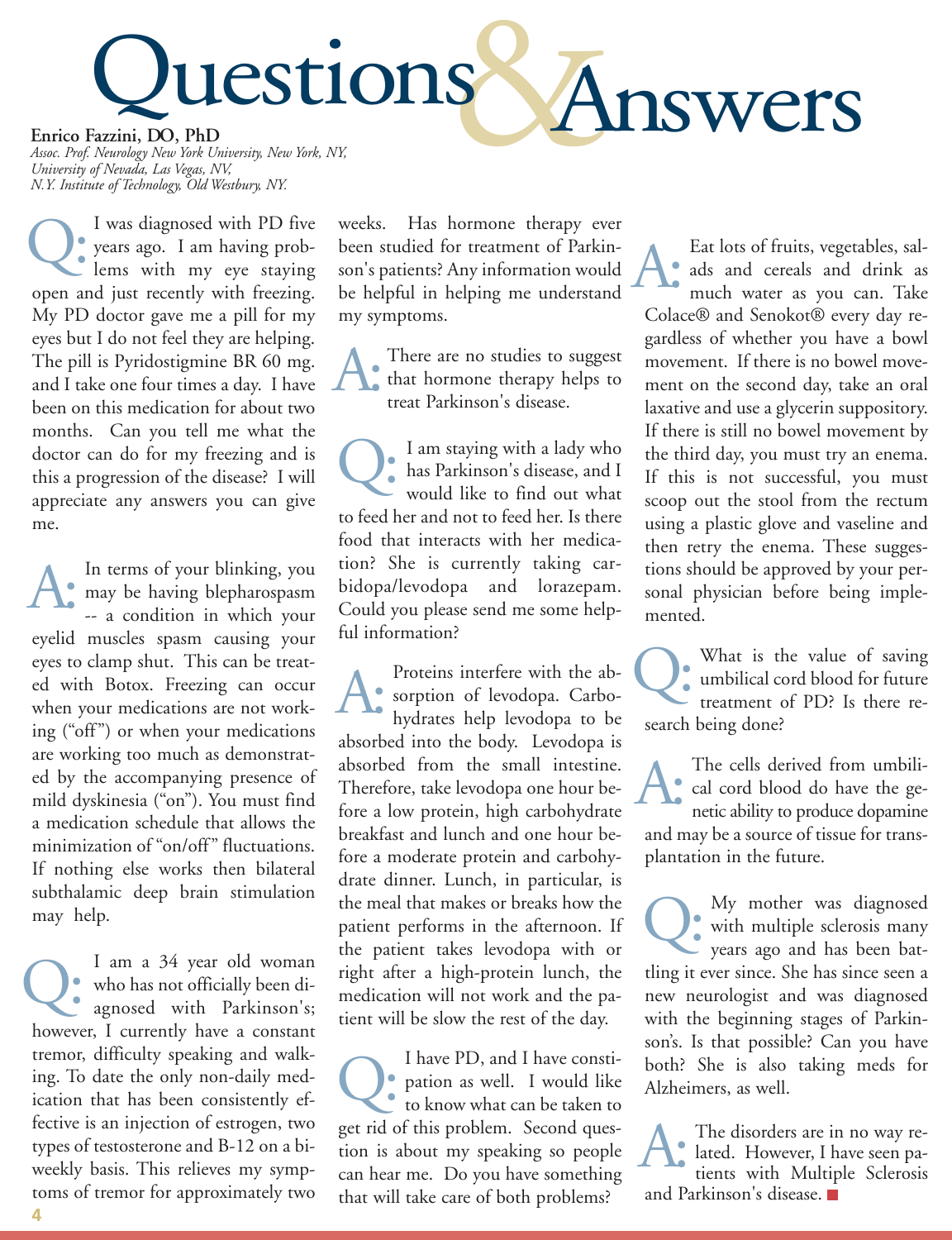

*F.Y.I. is a guide to the efforts and successes of the hundreds of volunteers and staff who work daily to help ease the burden and find a cure for millions of persons with Parkinson's and their caregivers across the United States.*

#### **FYI EDITOR:** K.G. Whitford **WINTER 2007**

#### **A Brooklyn Deli "Art Gallery" Raises Funds to Battle PD**

#### **Take this quiz.**

What would you expect to buy in a Brooklyn (NY) deli?

- a. Kosher dill pickles
- b. Pastrami sandwiches on rye
- c. Original art
- d. All of the above
- e. None of the above

If the deli is TJs Sammitch Shoppe and Deli at 2756 Gerritsen Ave., Gerritsen Beach, Brooklyn, the correct answer is d., all of the above.

Original art for sale in a deli? Yep, and Tom Mitchell, (as in SamMITCH) donates all the proceeds to APDA. His latest sale was a portrait of Ronald Regan.

Tom, who was diagnosed with PD in 2002 at age 42, calls his art-lined shop the "Cheers" of Gerritsen Beach and proves it, as regulars drop in and everybody knows their names.

But how did a nice Irish Catholic boy and accounting/religious studies Manhattan College graduate from the Bronx become a Brooklyn deli owner with an Italian-Jewish angel named Sheryl Cohen for a manager? It has been a long road for such a young man. And, buoyed by his recent deep brain stimulation (DBS) surgery success, he says, "I'm simply not done yet. I have a long way to go."

After 16 years as an accountant with a major New York utility, Tom worked in the same capacity, plus human resources, for a small medical-supply company. That is

continues to add to his deli gallery that includes 75 paintings.

"I'm a religious person," he says, and admits that when he first heard his diagnosis, "I was mad at God. So I

had a long talk with Him, and He told me if I would carry His cross (PD), and show other people how to cope with life's 'downers,' He would take me down a fascinating road, and so far, He hasn't let me down."

Now the accountant turned author, artist, sportsman, deli man believes the best is still ahead.

when the entrepreneurial bug bit, and he knew he wanted to own his own business.

He always liked cooking and was certainly a "people person," so when the deli became available, he bit, hired Sheryl, who in addition to food management does well with renovation such as painting, and gutted the store, adding a counter. When he had to be out for the DBS surgery, she filled in.

Tom says that his diagnosis has opened his eyes. "I take time to smell the roses now." He continues to golf and coach a local sports program. He's written a book dedicated to his daughter, Rose, I'm Cold Put On A Sweater, published by Author House, and is working on another. And he

#### **No Public Support**

APDA receives no government or other public funds and is entirely dependent upon contributions from businesses, foundations, but mostly, from individuals. Gifts can be made by mail, telephone, fax or e-mail:

The American Parkinson Disease Association, Inc.

135 Parkinson Avenue Staten Island, New York 10305 Tel: 718-800-223-2732 Fax: 718-981-4399 E-mail: apda@apdaparkinson.org.



*artist/Parkinson's patient Tom Mitchell in his Brooklyn gallery/deli.*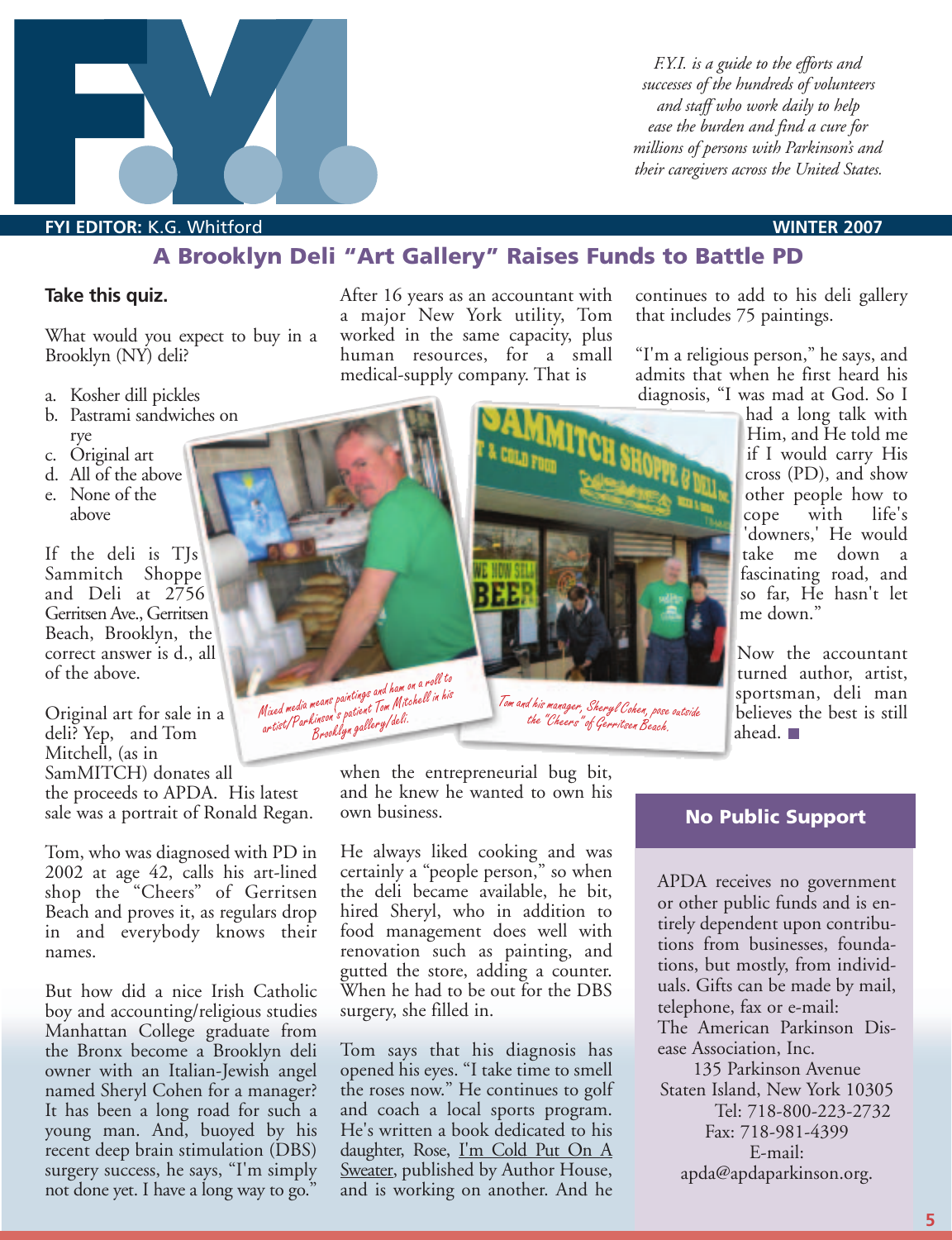Welcome to new coordinators around the country: **Jennifer Newsome, BSN** Birmingham, Ala.; **Diane Church, PhD.**, at the new center at Dartmouth-Hitchcock Medical Center, Lebanon, N.H.; **Mary Birch Fenn, BSN**, Albany, NY; **Mary Ellen Hickman, RN**, Staten Island, N.Y.; **Mary Ellen Tribodeao**, Warwick, R.I.; and Misty Hall, Memphis, Tenn.



The **Massachusetts** Chapter is introducing "New Resource and Networking Parkinson's Support Group" for people with PD, caregivers, family and friends. Nancy Mazoneson (781-693-5069) has information about the group and its first meeting, March 1, at the Waltham Jewish Family & Childr caregivers, family and friends. Nancy Mazoneson (781-693- 5069) has information about the group and its first meeting, March 1, at the Waltham Jewish Family & Children's Service. *Correction: The New England Regional Symposium reported in the last issue was held in Sturbridge, Mass., not in Maine.* **Northeast**<br> **Setts** Chapter is introducing "New<br> **Integrals of Support Group"** for people am Jewish Family &<br>I*ngland Regional Symp*<br>turbridge Mass not ii



It's called the "Sixth Annual Young-Onset Parkinson's Disease Retreat," but the name hardly tells the story. A casualty of the Retical, but the name hardly tens the story. To easually of the<br>Gulf Coast hurricanes, the annual event refused to be a washout Gulf Coast hurricanes, the annual event refused to be a washout and was postponed, rescheduled, relocated, rearranged, but now it is back with a bang! Presented by APDA's **Mississippi**, **Ten-**It is back with a bang! Presented by APDA's **Mississippi, Iennessee**, **Louisiana**, **Alabama**, **Iowa** and **Florida** I&R centers, this year's schedule includes four days of lectures, events, discussions, socials and recreation for patients and families at the University of Southern Mississippi's Gulf coast Research Lab in Ocean Springs, Miss. Brenda Allred, RN, who is coordinating the event with Caryn Crenshaw, RN, bills it as a retreat for the young-onset and the young at heart as well. **ISONAL EXECUTE:**<br>
ISONAL EXECUTE:<br>
ISONAL EXECUTE:<br>
ISONAL EXECUTE:<br>
ISONAL EXECUTE:<br>
ISONAL EXECUTE:<br>
ISONAL EXECUTE:<br>
ISONAL EXECUTE:<br>
ISONAL EXECUTE:<br>
ISONAL EXECUTE:<br>
ISONAL EXECUTE:<br>
ISONAL EXECUTE:<br>
ISONAL EXECUTE:<br> Integrals of the includes four days of lectures, each recreation for patients and familihern Mississippi's Gulf coast Res Miss. Brenda Allred, RN, who is



**I**<br>the Friar's Club. *Los Angels Chapter members Linda Behar, Veena Goel, Janice Feder, Mark Siegel, Madeline Field, Bunni Dybnis and Kathy Artsis enjoying a brunch at the Friar's Club.*



**Orange County's** Chapter and I&R Center benefited from be-**Orange County's** Chapter and I&R Center benefited from be-<br>ing a designated charity of the Long Beach International City Bank Marathon last fall. In addition to the \$12,345 proceeds, the group had the distinction of authors John Ball, Living Well,<br>Running Hard (Lessons Learned from Living with Parkinson's Running Hard (Lessons Learned from Living with Parkinson's Disease) and Evan Henry, Shaker Guy, participating on their behalf.



The Greater **Los Angeles** Chapter makes money even when it is-**I<sup>n</sup> th<sup>e</sup>** n't trying. The famous LA Friar's Club was the setting for the It trying. The famous EA Friar's Club was the setting for the<br>Chapter's Holiday Brunch in December. Though not designated<br>a fund raiser, the event brought \$6,000 to the Creater LA Chap a fund-raiser, the event brought \$6,000 to the Greater LA Chapter's coffers.



Two eminent experts on movement disorder will participate in the "Power Over Parkinson's" conference in Tucson, Ariz. on March 8. Neuropsychologist Paul Nussbaum, PhD, will discuss "Brain Health" at the morning session, and neurologist Dr. William Marks, will be the afternoon speaker. Information is available at www.azapda.org or by calling 520-326-5400. Inson's" conterence 1<br>| logist Paul Nussbaun<br>! morning session, a<br>e the afternoon spea<br>a.org or by calling 52

**I<sup>n</sup> th<sup>e</sup>**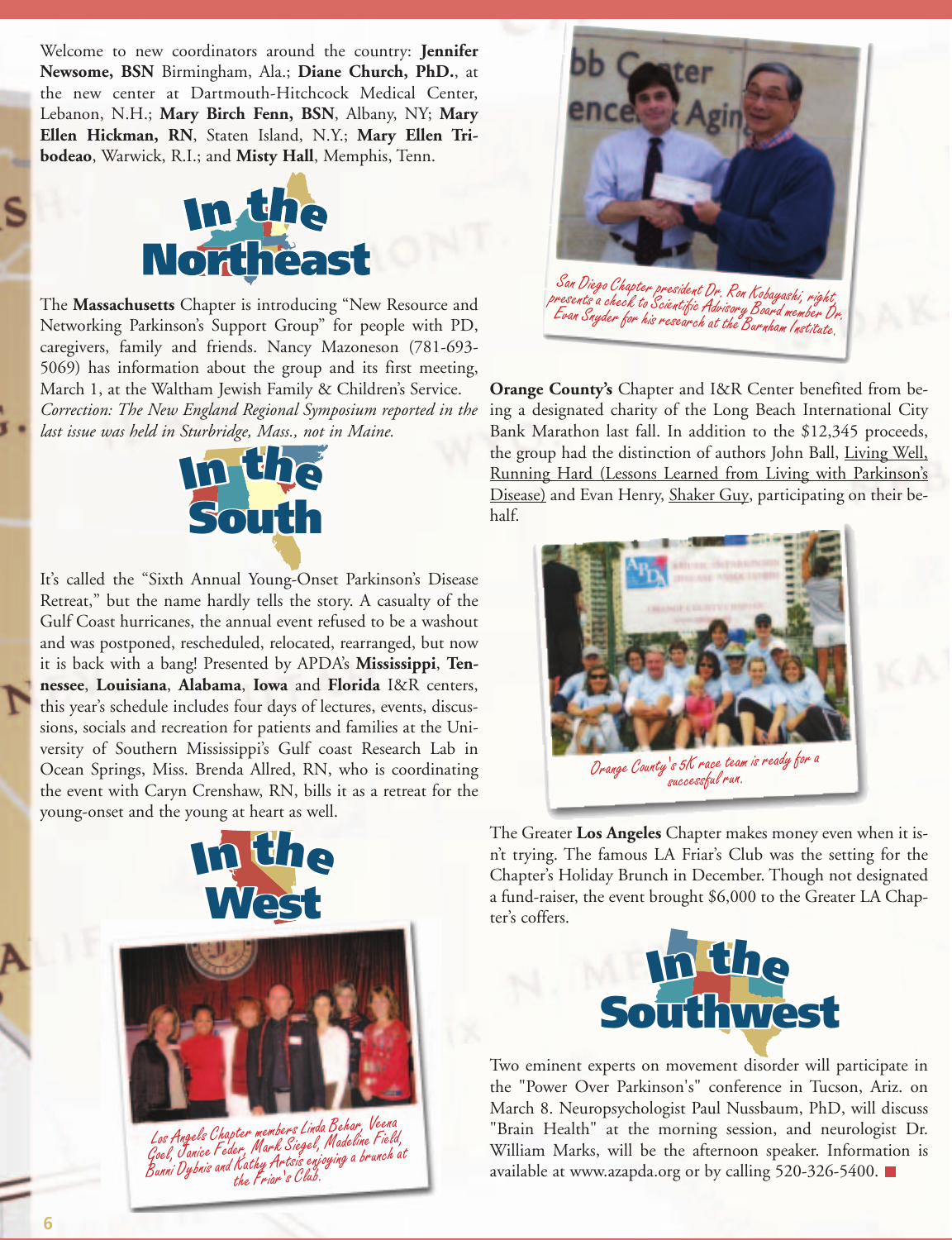# **2006 Walk-a-thons Raise Big \$\$s for Research**

APDA chapters across the country walks totaling \$36,615. walked home more than a quarter million dollars for scientific research last year. Thirty-four walk-a-thons from Rhode Island to Washington netted more then \$353,000. All walk-a-thon funds are donated to APDA's scientific research program, which last year awarded \$3.3 million to centers for advanced research and individual researchers. The Midwest Chapter's Riverwalk netted more than \$50,000 in September, followed by San Diego's May walk, which netted \$38,177, an increase of more than \$10,000 from its 2005 event. Third place was claimed by Central Maryland Parkinson Outreach Chapter, which conducted two

Other walks that resulted in double-



*was succesful.*

digit contributions were: Massachusetts (\$30,223); Connecticut (\$25,323); Nebraska (\$23,753); the Dr. John Brady Walk in Waxahachie, Texas (\$19,876); Greater Los Angeles (\$17,404); Tampa Bay Movers & Shakers (\$17,275); Wisconsin (\$15,488); Minnesota (\$14,286) and South Florida (\$13,781).

The "grand-daddy" of all walks is the annual Unity Walk in New York City's Central Park, This year's will be on April 28, and is expected to surpass 2006's \$1.3 million, which benefitted the major PD organizations. Several APDA teams attend the event, which last year numbered 10,000 participants from across the United States.

#### **An Open Mind Proves to be the First Step to Brain Surgery**

*This is not a clinical story of how deep brain stimulation (DBS) is performed or what happens. It is the story of one woman's journey in opening her mind and heart to a procedure that she felt could buy her more time until there is a cure for PD. Deb Wityk of Redfield, Iowa, was diagnosed in June 1995, at age 42, and in October 2006 started a DBS procedure.*

In October 2004, I was without a neurologist and in search of another, bringing me to Dr. Lynn K. Struck in December that year. At our first meeting she asked if I had considered DBS for possible symptom relief. My immediate thought was, "Why should I let a doctor drill holes in my head and hot-wire my brain?"

When attending the World Parkinson Congress last year, I avoided the sessions addressing DBS. I was not open to that information. Yet, throughout the Congress I continually had conversations with individuals who had undergone the procedure and had positive results.

After 10 years on Sinemet, my dyskinesias became more debilitating and I entered a drug study. The drug proved unsuccessful for me, and I was discouraged and in need of hope. Then in June, I attended an annual seminar in West Des Moines at which Dr. Struck introduced two patients who discussed their positive results after DBS.

That did it! I contacted Dr. Struck's office to say yes to DBS. I was always cheering for others to consider different ideas or to be open to change in their life. It was time for me to do the same!

After surgical and psychological evaluations, the date was set for Oct. 3, 2006, and it was time to prepare. I reached out to my family, friends and support group, who expressed hesitation and fear for my welfare. But realizing that I had made my decision to proceed, they embraced me with their love and prayers.

I was informed of the surgery, risks and benefits. I was honest about my anxiety, sense of humor and easiness to cry. I listened to people's concerns but in the end did what I needed to do for myself. In my visualization, the outcome was to be great.

The first phase took place Oct. 2 in Omaha. Having been off my meds for 12 hours, I was cramped, stiff and rigid. Then I was able to move my fingers and felt my body relax without drugs. It felt wonderful! I cried with joy at the miracle. Nine days later a second surgery connected the leads and placed the power pack. I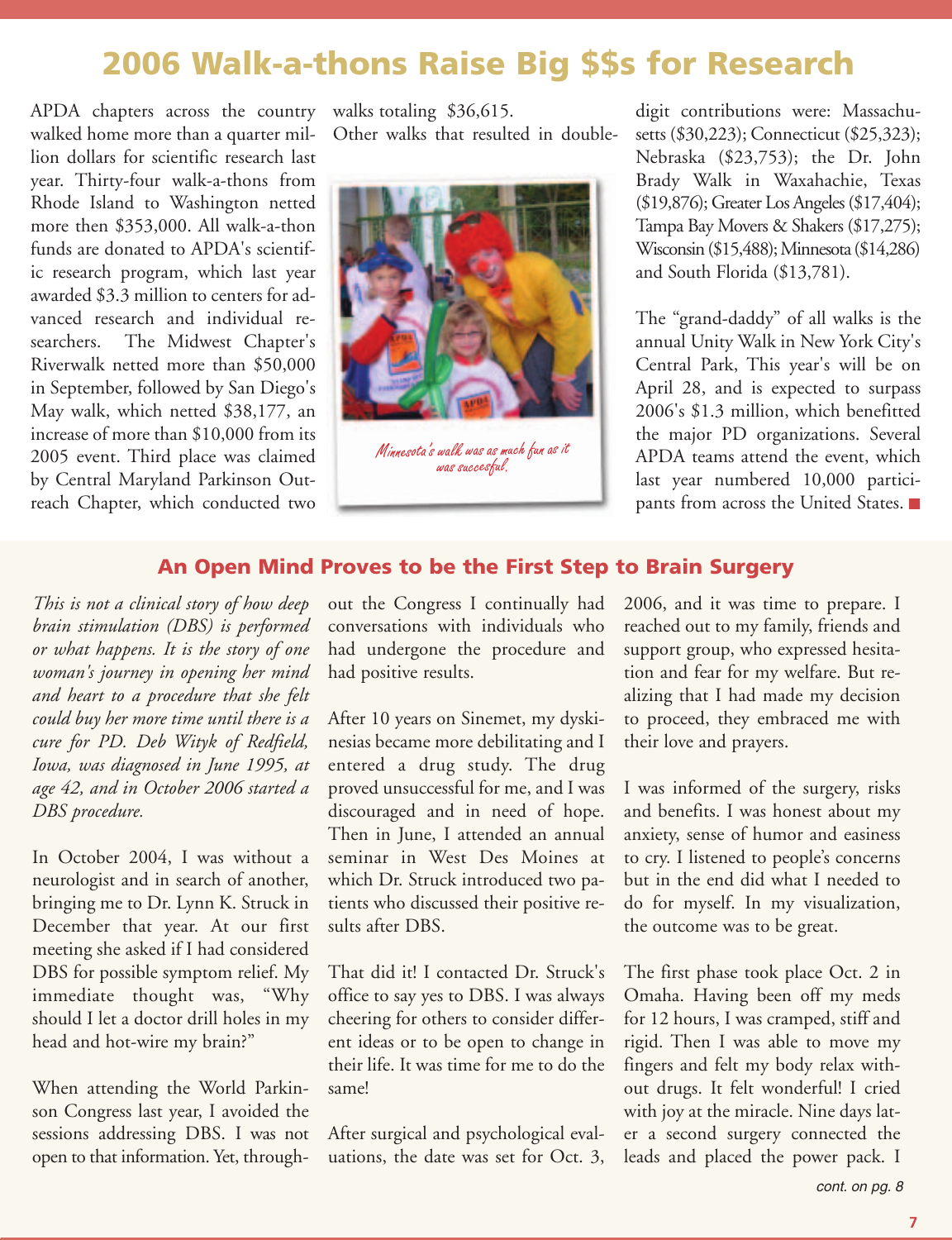#### **An Open Mind Proves to be the First Step to Brain Surgery** cont. from page 7

was on my way to being bionic. How does a person go from a closed mind about a procedure to lying awake as a drill makes a hole in her head? The power of prayer and openness to what is best for me. To understand that to continue to do what I love and to be there for my family, I said "yes" to DBS. And as my fortune cookie from a recent Chinese meal said so well, "Everyone around you is rooting for you. Don't give up!"

*(Des Moines I&R Center I&R Coordinator, Sam Erwin, who shared this story with us, reports that Deb is doing well.) Dr. Struck is the Des Moines I&R Center Medical Director.*

#### **Being in the Dog House Can Have Its Benefits**

*Dog bites man - no news. Man bites dog - news Man and dog help each other - good news.* 

The dog did not achieve recognition as man's best friend for nothing. Now *canis domesticus* can add the honorary title of APDA's best friend. Here are just a few samples of recent events where Fido and friends got top billing:



*Grandalf gives coordinator Faye Kerns a big welcoming kiss.*

**Florida's** West Coast I&R Center featured Julie Van-Vliet, executive director of the Gift of Sunshine, at its Oct. 28, symposium, "Parkinson's Disease Non-Motor Aspects and Thinking Outside the Box," but it was Grandalf, the Great Dane, that stole the show, beginning with a big, sloppy greeting kiss for coordinator Faye Kern. The half-day event at the St. Petersburg Radisson Hotel and Conference Center included talks on music therapy, and therapeutic and recreational horseback riding. Wisconsin coordinator Jessica Hahn also included The Wonderful Animals Giving Support (WAGS) Pet Therapy of Kentucky, a service-dog company in its April walk-a-thon.



*Bonnie Millen, who works at a Long Island nursing home, displays the Paws for Parkinson's T-shirt she and Willow won at the Long Island dog walk.*

In **New York** it was all dogs as Long Island coordinators Eileen Giannetti and Julie Garofalo took the annual dog walk to new heights with a "Howl-o-ween" Walk Oct. 22. Radio and print media clamored to photograph and interview the adorable pooches, and the Long Island Chapter raised more than \$8,000 for PD research.

**St. Louis** coordinator Jan Meyer fea-

tured Razzle, a C.H.A.M.P. (Canine Helpers Allow More Possibilities) Assistance Dogs, Inc. graduate which earned his way into Bob Thomas's home and heart in a recent publication. Razzle, a home-service dog, picks up objects from the floor, fetches a special emergency phone if Bob says "911," and shows his appreciation of his master's organ playing with a cocked head and wagging tail.



*Bob and Razzle share home, hearth and a big easy chair*

#### **\$30 Million to Research and Growing**

APDA has contributed nearly \$30 million to PD research, including the 1987 study at Robert Wood Johnson Medical School, which discovered the alpha-synucelin protein, central to the pathogenesis of the disease. Contributions can be restricted to research or other APDA programs. Contact us at APDA, 1-800-223-2732.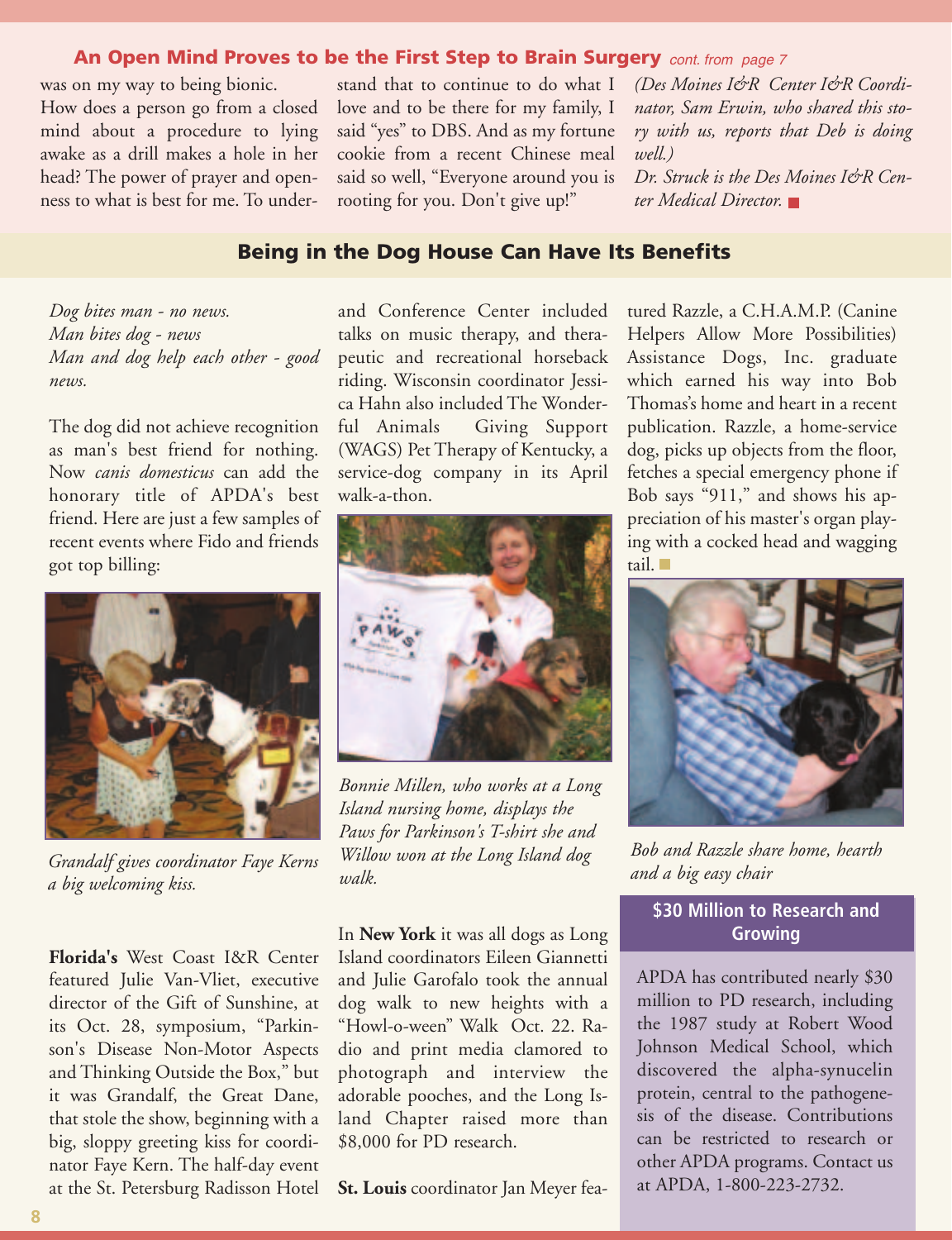# **ADVANCES IN PARKINSON'S MEDICATION**

*By Dee E. Silver, MD, Medical Director of the Parkinson's Disease Association of San Diego and Director of the APDA I&R Center in San Diego, Cal.*

There are many new drugs now available for the treatment of idiopathic Parkinson's disease (PD). Careful thought has to be given to the various drugs, their use, and the order in which they are started and added. The guiding principle is evidence-based: does the drug reduce rigidity, tremor, and akinesia, and does it improve activities of daily living and quality of life? Evidence-based data are obtained through double-blind placebo controlled clinical trials. There must be awareness whether the drug does or does not reduce "off" time and increase "on" time, compared to placebo.

Two new drugs have recently been released in the United States. They are Azilect® (rasagiline) and Zelapar® (selegiline HCl).

Azilect is a new second-generation MAO-B inhibitor. Its metabolite is Azilect-aminoiodan, which is not an amphetamine. The drug is given once a day in tablets of 0.5 and 1.0 mg. In tissue-cultures study and in animal models, it has shown to be neuroprotective.

There have been three large clinical trials with this drug. The first trial was TEMPO, a monotherapy trial for newly-diagnosed PD patients. Azilect was given over six months. It improved the United PD Rating Scale (UP-DRS) scores by four points over placebo, with few adverse side effects. At six months, the placebo group was given Azilect (medication was switched from placebo to Azilect) and compared to those patients initially on Azilect. The earlier-treated Azilect group always remained better that the placebo group. This could possibly indicate disease modification. At two years, 46 percent of patients who were in the study remained adequately controlled on Azilect. After six years, the early Azilect started group had less progression as compared to the delayed start group.

A second study, called PRESTO, was an adjunctive therapy trial. All patients were optimized carbidopa/levodop treated patients. Many were on dopamine agonists. Placebo was compared to 0.5 mg and 1mg of active medication. The 0.5 mg patients had a half hour less of "off" time and the 1 mg group had one hour less of "off" time.

LARGO, the third trial, showed that entacapone and Azilect were similar in reducing "off" time, which was 0.8 hours less "off" time in optimized carbidopa/levodopa treated patients. Freezing of the gait was also improved.

There have now been well over a thousand patients who have been on Azilect for up to seven years. I have about 20 patients who have been on Azilect for more than six months, and they appear to be doing quite well.

Significant reduction of "off" time for patients on carbidopa/levodopa is seen using Azilect and many of these patients have been on dopamine agonists.

Adverse effects compared to placebo were abnormal dreams, and several other minor side effects. There will probably be a tyramine warning (i.e. cheeses, red wines, etc.) when using this drug. There may be concerns with the use of Selective Serotonin Uptake Inhibitors (SSRI) and antidepressants.

Zelapar (selegiline HCl), a MAO-B inhibitor, is an orally-disintegrating tablet that has been compared to placebo in clinical trials. It is given once a day and has fewer amphetamine metabolites than oral selegiline. Selegiline previously (in the DATATOP study) has been shown to delay L-dopa therapy for nine months and to give some symptomatic benefit. Zelapar has been shown to reduce "off" time by 1.6 hours compared to placebo.

There is an increase in dyskinesia-free "on" time by 1.4 hours over placebo. Titration of Zelapar from 1.25 mg to 2.5 mg occurs in six weeks. Most adverse effects occur in the first six weeks and they may include dizziness, dyspepsia, hallucinations, headaches, dyskinesias, and nausea. Eighty per cent of patients did not reduce their dose of L-dopa, but 20% were able to reduce the dose by 50 to 60 mg.There will probably not be a tyramine warning. There may be concerns with the use of SSRIs and antidepressants.

Parkinson's patients with or without medication may have compulsive and/or impulsive reward seeking behavior, such as overeating, excessive spending, shopping, computer use, and gambling.

Exelon®, an acetylcholine esterase inhibitor, has now been shown to improve dementia in PD patients and it has an FDA approval for its treatment. It improves cognition, activities of daily living, and quality of life, and may improve some aspects of behavior and neuropsychiatric symptoms. The caregivers' impressions supported the clinical improvements suggested by the clinical trials.

*The above article was adapted from the one originally published in the November-December 2006 issue of Parkinson Post, the newsletter of the Parkinson's Disease Association of San Diego.*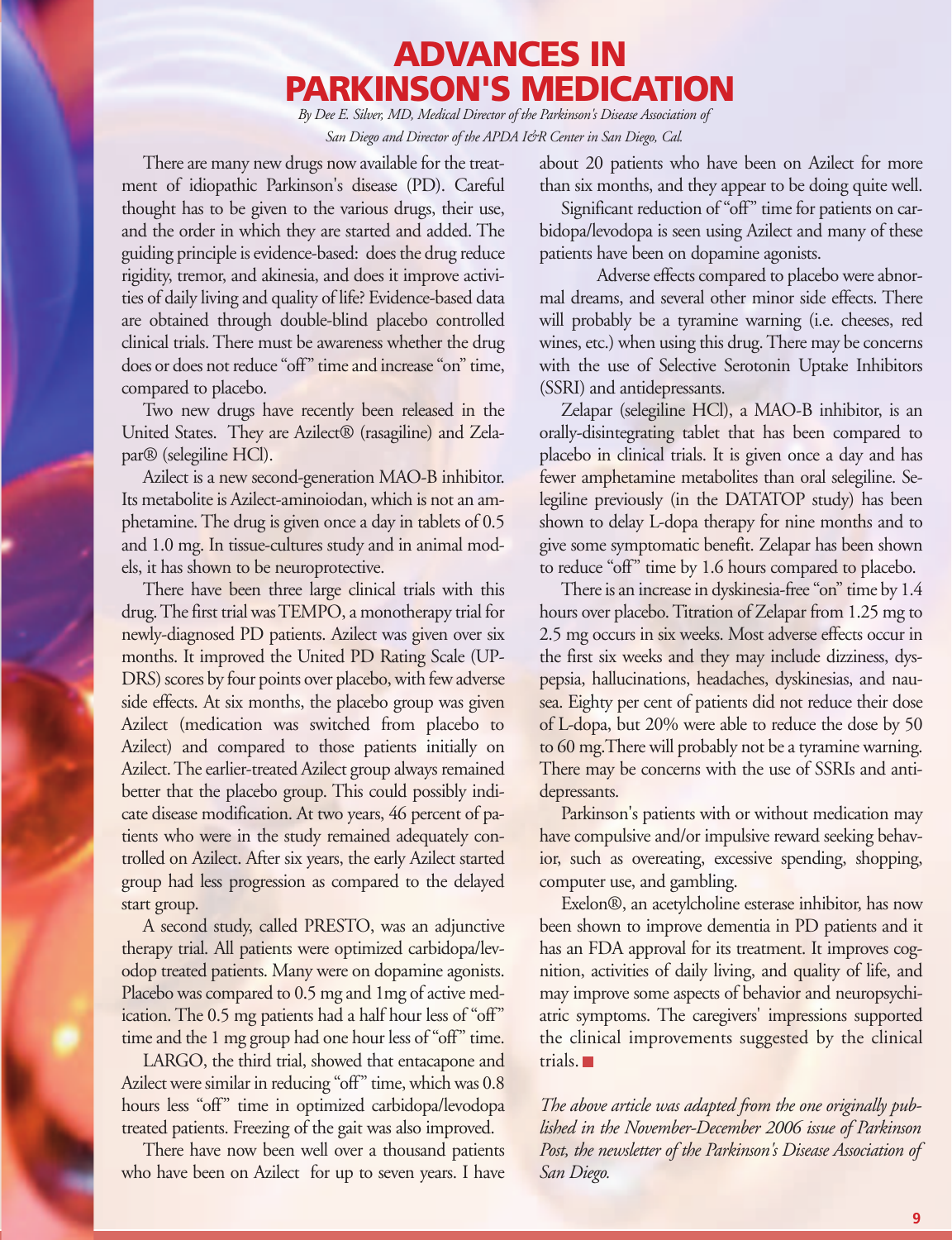# **MASSAGE AND PARKINSON'S DISEASE**

s Parkinson's symptoms in-<br>volve rigidity, bradykinesia<br>that many experience some form of volve rigidity, bradykinesia and tremors, it's no wonder back pain. One theory is that flexor muscles are stronger than extensor muscles and therefore cause posture to stoop and result in lower back strain. Another theory is that Parkinson's patients do not have the ability to recover or relax their muscles and over time can suffer from some form of musculo-sketal discomfort. While research clearly documents the benefits of conventional treatments prescribed by physical therapists, massage therapy also can be beneficial in improving musculo-sketal discomfort.

Some benefits of massage include:

**• Stress Reduction**. It is well known that stress creates an exacerbation in Parkinson's symptoms.

**• Muscle Flexibility Improvement**. It relieves muscle rigidity and stiffness that often leads to muscle exhaustion.

**• Increase in Circulation.** Blood supply improves nutrition to muscles, speeding up the elimination of metabolic wastes which can offer muscles some reprieve from the contractions.

**• Sleep Improvement**. Results in regular bowel movements and enhances the effectiveness of medication.

There are many different types of massage techniques which can prove helpful with circulatory and musculoskeletal benefits. Here are just a few common types:

#### **Swedish massage:**

This is the most common. Swedish massage is very soothing using oil and smooth strokes.

#### **Deep tissue therapies:**

Also known as neuromuscular

trigger point and Rolfing often are a bit more rigorous yet produce effective results with chronic pain. Eastern styles work with the body's meridian pathways and focus to regulate the flow of energy in the body. This type of massage is given through finger pressure, rocking and stretching such as: Acupressure, Thai or Shiatsu.

Some tips to consider when looking for a massage therapist are:

• Make sure that he/she has graduated from an accredited school and is li-



censed and certified. This will guarantee a level of professionalism and competence in anatomy, physiology and different massage techniques for considering your individual benefit.

• Inquire if they are members of the American Massage Therapy Association, the Association Bodywork and Massage Professionals, or a similar well-known professional organization. This type of membership guarantees that they maintain continuing education credentials as required by licensure.

• Check with your health care provider. Some insurance carriers are recognizing the medical therapeutic benefits. If you are not covered through your health insurance, expect to pay a fee somewhere between \$30- \$60 for an hour.

• Understand that this is not just a form of luxury; massage therapy can be considered regular health maintenance, and increases quality of life.

• Consult your health care provider to discuss if massage is right for you. As these benefits are demonstrated in clinical research studies, physicians will advocate the use of therapeutic massage more widely, thus incorporating them into customary medical practice.

For more information on therapeutic massage and to find a therapist in your area consult the following websites:

#### *www.ncbtmb.com*

This is the home page for the National Certification Board for Therapeutic Massage and Bodywork. The information on this website is geared towards professionals, but it does have a link to locate national certified practitioners in your area. *www.massagetherapy.com/learnmore*

This site is run by the American Bodywork and Massage Profession-

als, which is a professional association for many types of bodyworkers including massage therapists. The site contains introductory information about massage and the resources necessary to find ABMP certified massage therapists in your area.

#### *www.massagetherapy.org*

This is the homepage of the American Massage Therapy Association. The American Massage Therapy Association is well-respected professional organization for massage therapists. The site is a resource to find therapists in your area.

*This article was adapted from "Knead a Massage" published in the Spring 2006 issue of Parkinson's Page, the newsletter of the Maine APDA I&R Center in Falmouth, Maine.*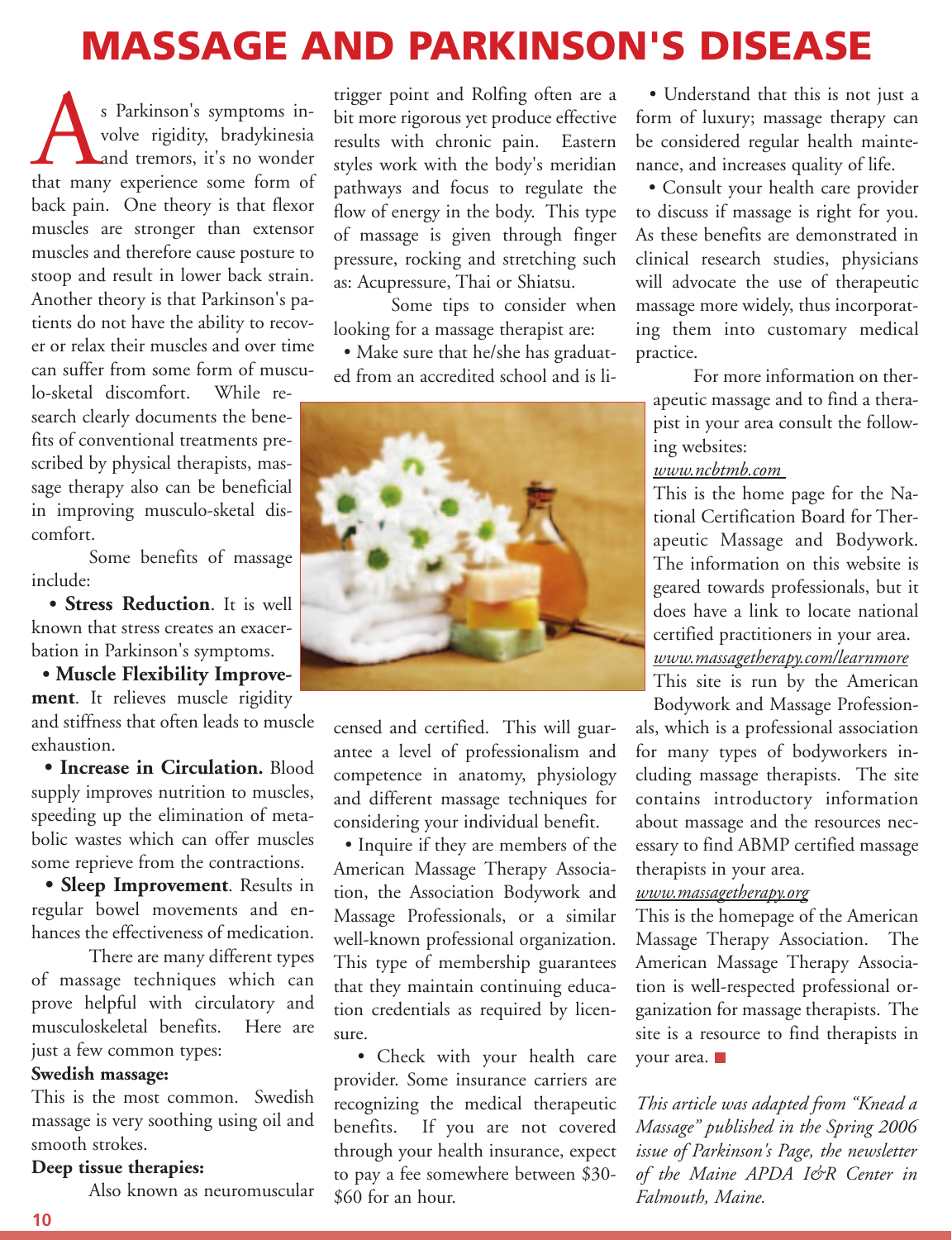## **DISCLOSING THE DIAGNOSIS OF PARKINSON'S DISEASE**

By Terri Hosto, MSW, LCSW

Dept. of Neurology, Washington University School of Medicine, St. Louis, Mo. APDA Support Group Leader

In many instances, the benefits of in-<br>forming other people about the diag-<br>nosis of your Parkinson's disease (PD)<br>will outweigh the perceived benefits of sen many instances, the benefits of informing other people about the diagnosis of your Parkinson's disease (PD) crecy. For example, being open about the diagnosis can eliminate the need for persons with PD to cover up or try to compensate for their difficulties. It allows them to openly discuss their symptoms rather than feel embarrassed by their need for help; likewise, by being upfront about it they can save a lot of explanations about why they sometimes have trouble walking, or their handwriting becoming illegible or slowing down.

Others who are close to the person with PD may have already suspected something being wrong. Telling the truth about the diagnosis will give them correct information and help head off false assumptions. Furthermore, with the disclosure, the people with PD can openly discuss with family members and others about long-range financial plans, healthcare directives and powers-of-attorney, and how to make the best use of their time before the disease disables them.

At first, it may be hard to tell others. Before doing so, it is important to consider what information should be given and to whom. For example, the person with PD may want to tell others that PD is a degenerative disease of the brain that results in tremor, stiffness, decreased movement and unsteadiness.

The person should talk about the particular symptoms he/she is experiencing to help others better understand what is happening. Because PD affects each individual differently, there is no exact way to determine how the disease will progress. While there is no cure, some of the symptoms can be managed by medications along with changes in diet and regular exercise. Family members and others

should be encouraged to obtain informa tion about the disease and get connected with organizations like APDA. Support groups can be beneficial to persons with



PD and family members.

If the person who has been diagnosed with PD is employed, he/she should first determine his/her rights under the Americans with Disabilities Act and equal Employment Opportunity Commission before telling the employer.

The person may be able to continue working by simplifying job duties or making accommodations to the worksite. The person may have to retire early, so it is also important to gather information about the employer's early retirement policy, insurance plans and disability provisions. If the company has an Employee Assistance Program (EAP), the person with PD should consider speaking with an EAP counselor to help explore and understand his/her options. In addition, he/she should be sure to look into Social Security Disability to see what benefits they may be eligible for.

Disclosing the diagnosis can ultimately maximize the person's quality of life. With the open support of family, friends and others, persons with PD can continue enjoying the various physical, mental, social and spiritual activities that have made his/her life complete. Below is a list of resources.

Americans with Disabilities Act Web site: www.ada.gov Toll-free 1-800-514-0301 10:30 am - 4:30 pm (ET) Mon-Wed & Fri, 12:30-4:30 pm (ET) Thursday

Equal Employment Opportunity **Commission** Web site: www.eeoc.gov Toll-free: 1-800-669-4000 8 am - 8pm (ET)

Social Security Administration Web site: www.ssa.gov Toll-free 1-800-772-1213 7am- 7pm, Mon-Fri

#### **PRESCRIPTIONS COVERAGE**

More than 45 million Americans are without health insurance. This lack of insurance affects people from different ethnic groups and socioeconomic backgrounds.

For people without prescription coverage, it can be difficult to know where to find help. The Partnership for Prescription Assistance (PPA) is a pharmaceutical industry sponsored service that offers a single point of access to more than 475 patient assistance programs including over 180 programs offered by pharmaceutical companies.

It can be researched by calling 1-888-4PPA-NOW or visiting www.pparx.org